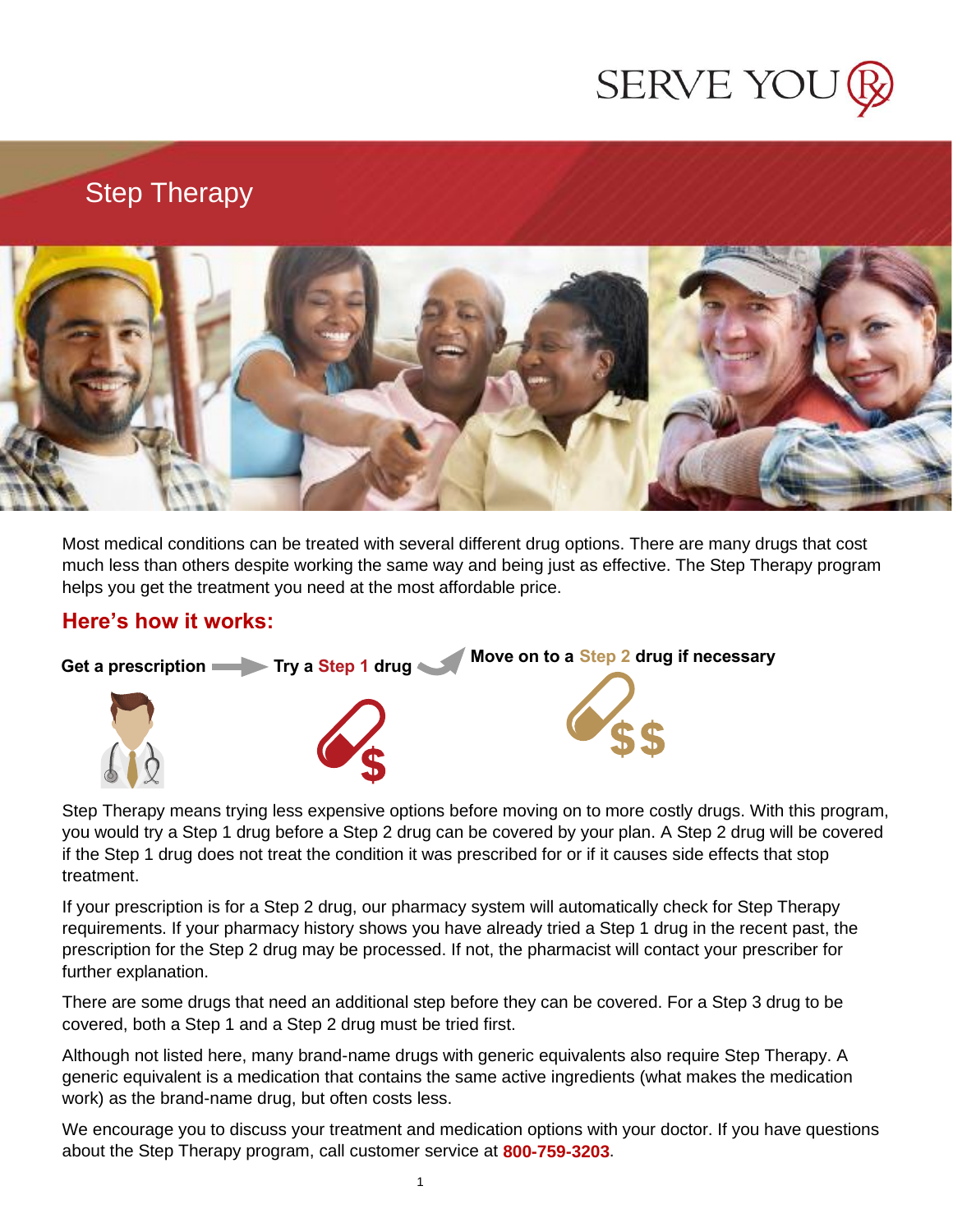#### **Step Therapy Medications (2 steps)\***

If you have a prescription for any of the following Step 2 drugs, you will need to first try a Step 1 drug(s) before the Step 2 drug is covered.

| <b>CONDITION</b>                    | STEP <sub>1</sub>                                                                                                                                                                | <b>STEP 2</b>                                                                                                                                                                                                                                                                                                                                                                                 |  |
|-------------------------------------|----------------------------------------------------------------------------------------------------------------------------------------------------------------------------------|-----------------------------------------------------------------------------------------------------------------------------------------------------------------------------------------------------------------------------------------------------------------------------------------------------------------------------------------------------------------------------------------------|--|
| <b>ACNE</b>                         | Any one of the following: Epiduo Forte,<br>Onexton                                                                                                                               | Acanya, Benzaclin, Benzamycin, Veltin,<br>Ziana <sup>+</sup>                                                                                                                                                                                                                                                                                                                                  |  |
|                                     | Any two single-agent generic topical<br>clindamycin products                                                                                                                     | Clindagel 1% <sup>+</sup>                                                                                                                                                                                                                                                                                                                                                                     |  |
|                                     | doxycycline or minocycline                                                                                                                                                       | Minolira <sup>+</sup>                                                                                                                                                                                                                                                                                                                                                                         |  |
|                                     | doxycycline AND minocycline                                                                                                                                                      | <b>Seysara</b>                                                                                                                                                                                                                                                                                                                                                                                |  |
| <b>ADHD</b>                         | Any two of the following: amphetamine-<br>dextroamphetamine, dexmethylphenidate,<br>dextroamphetamine, methylphenidate,<br>Vyvanse                                               | Adderall, <sup>+</sup> Adderall XR, <sup>+</sup> Adhansia XR, <sup>+</sup><br>Adzenys ER, Adzenys XR-ODT, Aptensio<br>XR, Azstarys, <sup>+</sup> Concerta, Cotempla XR-<br>ODT, Daytrana, Desoxyn, Dyanavel XR,<br>Focalin, <sup>+</sup> Focalin XR,+ Jornay PM,<br>Metadate CD, Methylin, Mydayis,<br>Procentra, Quillichew ER, Quillivant XR,<br>Ritalin, <sup>+</sup> Ritalin LA,+ Zenzedi |  |
|                                     | Any two of the following: atomoxetine,<br>clonidine ER, guanfacine ER                                                                                                            | Intuniv, <sup>+</sup> Kapvay, Qelbree <sup>+</sup> , Strattera <sup>+</sup>                                                                                                                                                                                                                                                                                                                   |  |
| <b>ALLERGIC</b><br><b>REACTIONS</b> | epinephrine                                                                                                                                                                      | Auvi-Q 0.15mg, Auvi-Q 0.3mg, Epipen,<br>Epipen Jr <sup>+</sup>                                                                                                                                                                                                                                                                                                                                |  |
| <b>ANTIBIOTICS</b>                  | doxycycline or minocycline                                                                                                                                                       | Acticlate, Doryx, Doryx MPC,<br>Doxycycline Hyclate DR 80mg <sup>+</sup> (ABA),<br>LymePak, <sup>+</sup> Oracea, <sup>+</sup> Solodyn, <sup>+</sup> Targadox, <sup>+</sup><br>Vibramycin                                                                                                                                                                                                      |  |
|                                     | clindamycin vaginal cream or metronidazole<br>vaginal gel                                                                                                                        | <b>Cleocin Suppository, * Cleocin Vaginal</b><br>Cream, <sup>+</sup> Nuvessa <sup>+</sup>                                                                                                                                                                                                                                                                                                     |  |
| <b>ANTIFUNGALS</b>                  | fluconazole AND a generic vaginal product<br>(e.g., clotrimazole, miconazole, tioconazole,<br>terconazole, boric acid)                                                           | Brexafemme <sup>+</sup>                                                                                                                                                                                                                                                                                                                                                                       |  |
| <b>ANTIPSYCHOTICS#</b>              | Any two of the following: aripiprazole,<br>asenapine, clozapine, olanzapine/olanzapine<br>ODT, paliperidone ER,<br>risperidone/risperidone ODT, quetiapine<br>IR/ER, ziprasidone | Caplyta, Fanapt, Lybalvi, <sup>+</sup> Saphris, <sup>+</sup><br>Secuado <sup>+</sup>                                                                                                                                                                                                                                                                                                          |  |
|                                     | Invega Sustenna or Invega Trinza                                                                                                                                                 | Invega Hafyera                                                                                                                                                                                                                                                                                                                                                                                |  |
| <b>ASTHMA/COPD</b>                  | Any two of the following: Arnuity Ellipta,<br><b>Flovent Diskus/Flovent HFA, Pulmicort</b><br>Flexhaler, Qvar RediHaler <sup>+</sup>                                             | Alvesco, ArmonAir Digihaler, Asmanex,<br><b>Asmanex HFA+</b>                                                                                                                                                                                                                                                                                                                                  |  |
|                                     | Any two of the following: fluticasone-<br>salmeterol/Advair, Breo Ellipta, Symbicort                                                                                             | AirDuo Digihaler, <sup>+</sup> AirDuo RespiClick <sup>+</sup> ,<br>Dulera <sup>+</sup> , Fluticasone/Salmeterol <sup>+</sup> (AirDuo<br><b>RespiClick ABA)</b>                                                                                                                                                                                                                                |  |
|                                     | Any two of the following: fluticasone-<br>salmeterol/Advair, Breo Ellipta, Serevent,<br>Striverdi Respimat, Symbicort                                                            | Arcapta                                                                                                                                                                                                                                                                                                                                                                                       |  |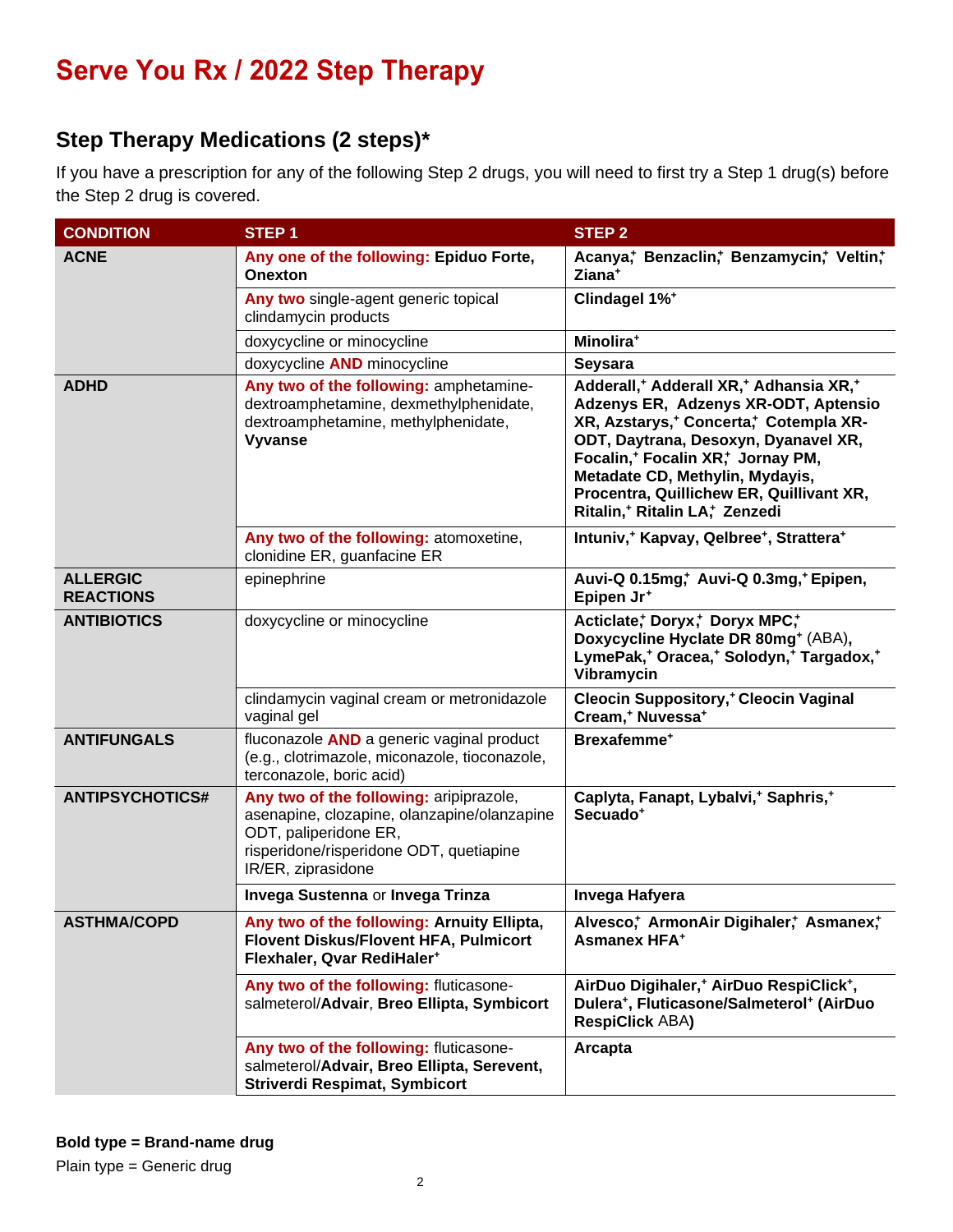| <b>CONDITION</b>      | <b>STEP1</b>                                                                                                                                                                                                                                                                                                                                                                                                                                                                                                                                                        | <b>STEP 2</b>                                                                                                                                                                                                                                   |  |
|-----------------------|---------------------------------------------------------------------------------------------------------------------------------------------------------------------------------------------------------------------------------------------------------------------------------------------------------------------------------------------------------------------------------------------------------------------------------------------------------------------------------------------------------------------------------------------------------------------|-------------------------------------------------------------------------------------------------------------------------------------------------------------------------------------------------------------------------------------------------|--|
|                       | albuterol HFA (with the exception of Prasco<br>manufacturer)                                                                                                                                                                                                                                                                                                                                                                                                                                                                                                        | Albuterol HFA <sup>+</sup> (Ventolin HFA ABA),<br>Levalbuterol HFA <sup>+</sup> (ABA), ProAir<br>Digihaler, <sup>+</sup> ProAir HFA, <sup>+</sup> ProAir<br>RespiClick, <sup>+</sup> Proventil HFA, <sup>+</sup> Ventolin<br>HFA,* Xopenex HFA* |  |
|                       | Spiriva                                                                                                                                                                                                                                                                                                                                                                                                                                                                                                                                                             | Incruse Ellipta, <sup>+</sup> Tudorza Pressair <sup>+</sup>                                                                                                                                                                                     |  |
|                       | Anoro Ellipta AND Stiolto Respimat                                                                                                                                                                                                                                                                                                                                                                                                                                                                                                                                  | Bevespi Aerosphere, Duaklir Pressair,+<br><b>Utibron Neohaler<sup>+</sup></b>                                                                                                                                                                   |  |
|                       | montelukast or zafirlukast                                                                                                                                                                                                                                                                                                                                                                                                                                                                                                                                          | zileuton ER, Zyflo, Zyflo CR                                                                                                                                                                                                                    |  |
| <b>CARDIOVASCULAR</b> | Any one of the following: benazepril,<br>captopril, enalapril, fosinopril, lisinopril,<br>moexipril, perindopril, quinapril, ramipril,<br>trandolapril, benazepril-HCTZ, captopril-<br>HCTZ, enalapril-HCTZ, fosinopril-HCTZ,<br>lisinopril-HCTZ, moexipril-HCTZ, quinapril-<br>HCTZ, amlodipine-benazepril, trandolapril-<br>verapamil, losartan, losartan-HCTZ,<br>candesartan, candesartan-HCTZ, irbesartan,<br>irbesartan-HCTZ, telmisartan, telmisartan-<br>HCTZ, amlodipine-olmesartan, olmesartan,<br>olmesartan-HCTZ, amlodipine-olmesartan-<br><b>HCTZ</b> | Edarbi, Draycot, Tekturna HCT                                                                                                                                                                                                                   |  |
|                       | Any one of the following:<br>amlodipine-olmesartan, amlodipine-<br>benazepril, amlodipine-valsartan,<br>telmisartan-amlodipine, trandolapril-<br>verapamil, benazepril-HCTZ, candesartan-<br>HCTZ, captopril-HCTZ, enalapril-HCTZ,<br>fosinopril- HCTZ, lisinopril-HCTZ, losartan-<br>HCTZ, olmesartan-HCTZ, quinapril-HCTZ,<br>telmisartan-HCTZ, olmesartan-amlodipine-<br><b>HCTZ</b>                                                                                                                                                                             | Exforge HCT <sup>+</sup>                                                                                                                                                                                                                        |  |
|                       | Any two of the following: acebutolol,<br>atenolol, betaxolol, bisoprolol, carvedilol<br>IR/ER, labetalol, metoprolol IR/ER, nadolol,<br>pindolol, propranolol IR/ER                                                                                                                                                                                                                                                                                                                                                                                                 | Kapspargo <sup>+</sup>                                                                                                                                                                                                                          |  |
|                       | torsemide                                                                                                                                                                                                                                                                                                                                                                                                                                                                                                                                                           | <b>Soaanz</b>                                                                                                                                                                                                                                   |  |
| <b>CHOLESTEROL</b>    | Any one of the following: atorvastatin,<br>fluvastatin/ER, lovastatin, pravastatin,<br>rosuvastatin, simvastatin                                                                                                                                                                                                                                                                                                                                                                                                                                                    | Altoprev, Ezallor Sprinkle, Flolipid, Lescol<br>XL, <sup>+</sup> Lipitor, <sup>+</sup> Livalo, <sup>+</sup> Pravachol, <sup>+</sup><br>Simvastatin Suspension (ABA), Zocor <sup>+</sup>                                                         |  |
|                       | fenofibrate or fenofibric acid AND Lipofen                                                                                                                                                                                                                                                                                                                                                                                                                                                                                                                          | Antara, Fenofibrate Micronized (ABA),<br>Fenoglide, Fibricor, Triglide                                                                                                                                                                          |  |
|                       | Any one of the following: atorvastatin<br>40mg, atorvastatin 80mg, rosuvastatin                                                                                                                                                                                                                                                                                                                                                                                                                                                                                     | Roszet <sup>+</sup>                                                                                                                                                                                                                             |  |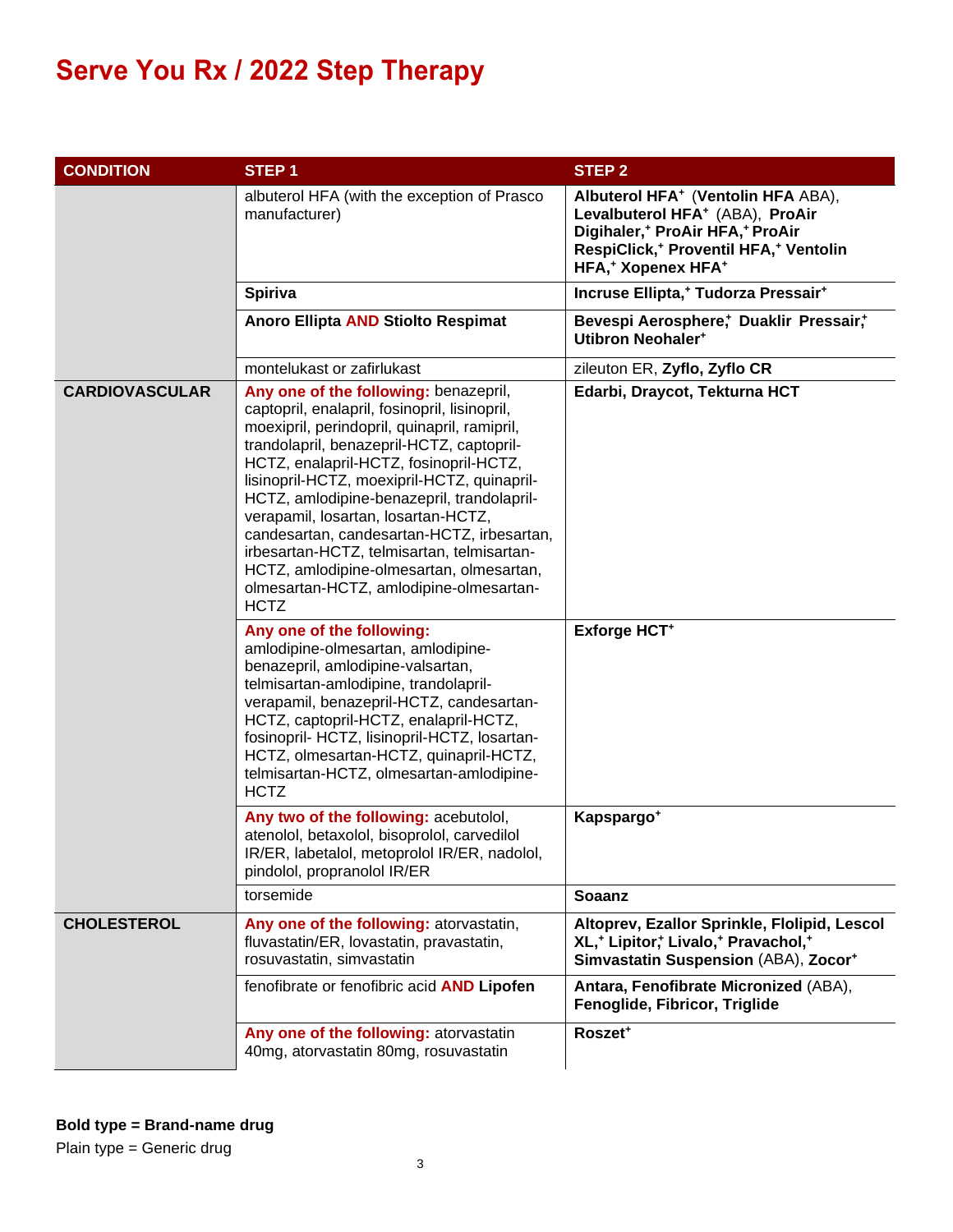| <b>CONDITION</b>     | STEP <sub>1</sub>                                                                                                                                                                                                                                                                                                                                                                                                                        | <b>STEP 2</b>                                                                                                                                                                                                                                                                   |  |
|----------------------|------------------------------------------------------------------------------------------------------------------------------------------------------------------------------------------------------------------------------------------------------------------------------------------------------------------------------------------------------------------------------------------------------------------------------------------|---------------------------------------------------------------------------------------------------------------------------------------------------------------------------------------------------------------------------------------------------------------------------------|--|
| <b>CONTRACEPTION</b> | Any two of the following: Camila,<br>Deblitane, Errin, Heather, Incassia, Jencycla,<br>Jolivette, Lyza, norethindrone 0.35mg,<br>Nora-Be, Norlyda, Norlyroc, Sharobel,<br>Tulana                                                                                                                                                                                                                                                         | Slynd <sup>+</sup>                                                                                                                                                                                                                                                              |  |
|                      | Any one of the following: Gemmily,<br>Merzee, norethindrone-ethinyl estradiol-<br>ferrous fumarate                                                                                                                                                                                                                                                                                                                                       | <b>Taytulla</b>                                                                                                                                                                                                                                                                 |  |
|                      | generic levonorgestrel-ethinyl estradiol AND<br>Xulane or Zafemy                                                                                                                                                                                                                                                                                                                                                                         | Twirla <sup>+</sup>                                                                                                                                                                                                                                                             |  |
| <b>DEPRESSION#</b>   | bupropion SR                                                                                                                                                                                                                                                                                                                                                                                                                             | Aplenzin, Bupropion XL <sup>+</sup> (ABA), Forfivo<br>$XL^+$                                                                                                                                                                                                                    |  |
|                      | Any two of the following: citalopram,<br>desvenlafaxine ER, escitalopram, fluoxetine,<br>paroxetine IR/ER, sertraline, venlafaxine<br>IR/ER, duloxetine, bupropion, mirtazapine                                                                                                                                                                                                                                                          | <b>Citalopram Capsule, Desvenlafaxine ER</b><br>(ABA), Paxil Suspension, Sertraline<br><b>Capsule,<sup>+</sup> Trintellix</b>                                                                                                                                                   |  |
|                      | duloxetine                                                                                                                                                                                                                                                                                                                                                                                                                               | <b>Drizalma Sprinkle</b>                                                                                                                                                                                                                                                        |  |
|                      | Any two of the following: desvenlafaxine<br>ER, duloxetine, venlafaxine IR/ER                                                                                                                                                                                                                                                                                                                                                            | Fetzima                                                                                                                                                                                                                                                                         |  |
| <b>DIABETES</b>      | Any one of the following: metformin,<br>metformin ER, metformin-glipizide,<br>metformin-glyburide, metformin-pioglitazone                                                                                                                                                                                                                                                                                                                | Avandia, Bydureon, Bydureon BCise,<br>Byetta, Cycloset, Glyxambi, Janumet,<br>Janumet XR, Januvia, Jentadueto,<br>Jentadueto XR, Ozempic, Riomet, Riomet<br>ER, Rybelsus, Soliqua, Synjardy,<br>Synjardy XR, Tradjenta, Trijardy XR,<br>Trulicity, Victoza, Xigduo XR, Xultophy |  |
|                      | Any one of the following (diabetes):<br>metformin, metformin ER, metformin-<br>glipizide, metformin-glyburide, metformin-<br>pioglitazone or Any one of the following<br>(heart failure): captopril, enalapril, fosinopril,<br>lisinopril, perindopril, quinapril, ramipril,<br>trandolapril, candesartan, losartan, valsartan,<br>bisoprolol, carvedilol IR/ER, metoprolol<br>succinate, eplerenone, spironolactone,<br><b>Entresto</b> | Farxiga, Jardiance                                                                                                                                                                                                                                                              |  |
|                      | Any two of the following: Humalog,<br>Lyumjev, Novolog <sup>+</sup>                                                                                                                                                                                                                                                                                                                                                                      | Admelog, Apidra, Fiasp, Insulin Aspart+<br>(ABA), Insulin Aspart Mix 70/30 <sup>+</sup> (ABA),<br>Insulin Lispro <sup>+</sup> (ABA), Insulin Lispro<br>Junior* (ABA), Novolog Relion*                                                                                           |  |
|                      | Any three of the following: Lantus,<br>Levemir, Toujeo, or Tresiba+                                                                                                                                                                                                                                                                                                                                                                      | Basaglar, <sup>+</sup> Insulin Glargine, <sup>+</sup> Semglee <sup>+</sup>                                                                                                                                                                                                      |  |
|                      | Contour Next test strips AND OneTouch <sup>+</sup><br>test strips                                                                                                                                                                                                                                                                                                                                                                        | All other blood glucose test strips                                                                                                                                                                                                                                             |  |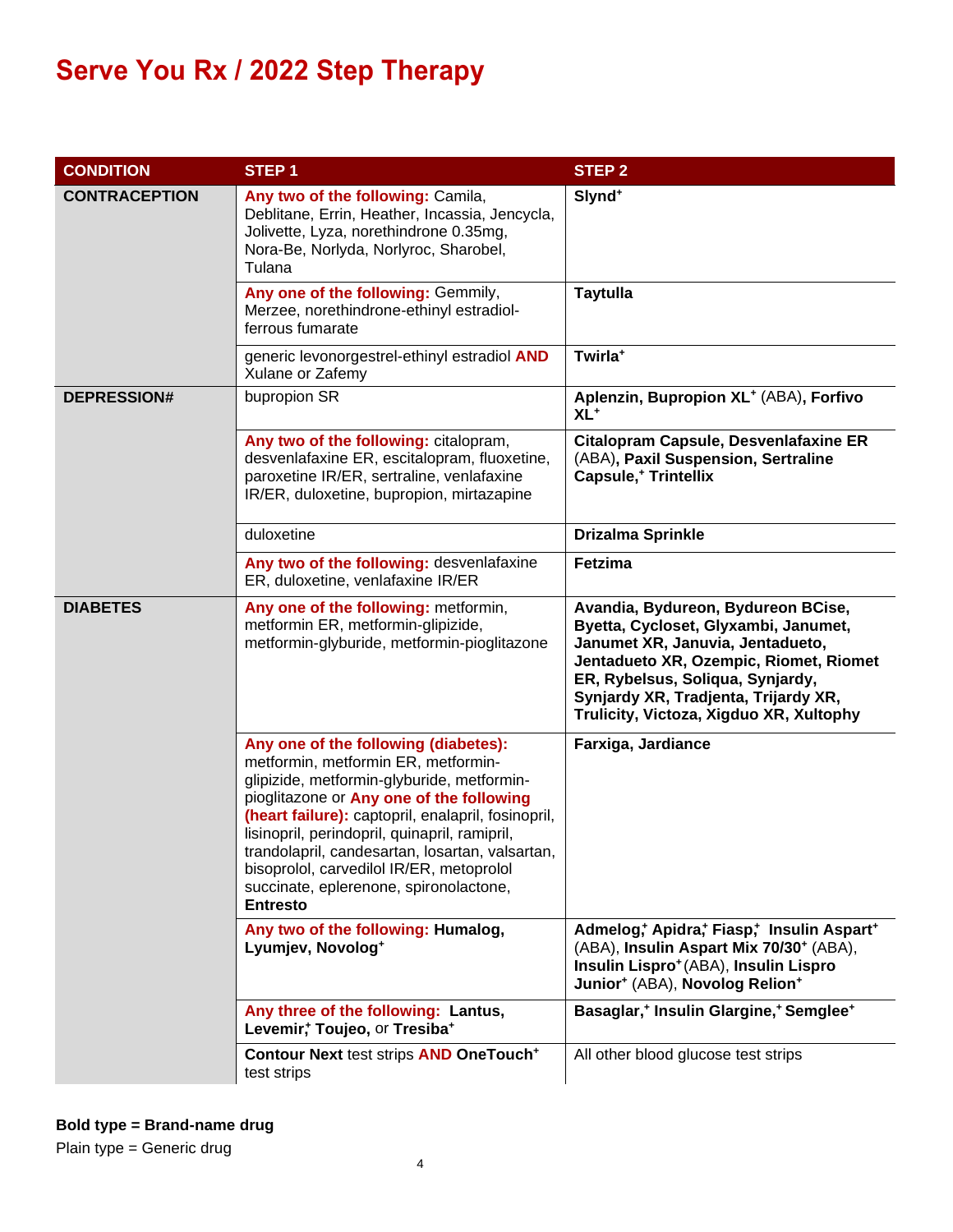| <b>CONDITION</b>                     | <b>STEP1</b>                                                                                                                          | <b>STEP 2</b>                                                                                                  |  |
|--------------------------------------|---------------------------------------------------------------------------------------------------------------------------------------|----------------------------------------------------------------------------------------------------------------|--|
|                                      | <b>Contour Next meters AND OneTouch<sup>+</sup></b><br>meters                                                                         | All other blood glucose meters                                                                                 |  |
|                                      | Any one of the following: Baqsimi,<br><b>Glucagon</b> (generic or Fresenius<br>manufacturer), Zegalogue                               | Glucagen HypoKit <sup>+</sup>                                                                                  |  |
| <b>EAR CONDITIONS</b>                | ofloxacin                                                                                                                             | Cetraxal<br>Ciprodex <sup>+</sup>                                                                              |  |
|                                      | ofloxacin <b>AND</b> ciprofloxacin-dexamethasone<br>otic                                                                              |                                                                                                                |  |
| <b>GASTROINTESTINAL</b>              | polyethylene glycol or lactulose                                                                                                      | Linzess, Movantik, Symproic                                                                                    |  |
| (MISC.)                              | <b>Creon AND Zenpep</b>                                                                                                               | Pancreaze; Pertzye; Viokace+                                                                                   |  |
|                                      | <b>Clenpig or Suprep</b>                                                                                                              | MoviPrep <sup>+</sup> , OsmoPrep, <sup>+</sup> Plenvu <sup>+</sup>                                             |  |
|                                      | glycopyrrolate 2mg tablets                                                                                                            | <b>Dartisla ODT</b>                                                                                            |  |
| <b>GENITOURINARY</b>                 | Any one of the following: darifenacin ER,<br>oxybutynin IR/ER, solifenacin, tolterodine<br>IR/ER, trospium IR/ER, Myrbetriq           | Gelnique, Gemtesa, <sup>+</sup> Oxytrol                                                                        |  |
|                                      | Any one of the following: oxybutynin<br>IR/ER, oxybutynin syrup                                                                       | Vesicare LS <sup>+</sup>                                                                                       |  |
| <b>GOUT</b>                          | colchicine tablets                                                                                                                    | Colchicine Capsules <sup>+</sup> (ABA), Colcrys, <sup>+</sup><br>Gloperba, <sup>+</sup> Mitigare <sup>+</sup>  |  |
|                                      | allopurinol                                                                                                                           | <b>Uloric</b>                                                                                                  |  |
| <b>HORMONE</b><br><b>REPLACEMENT</b> | estradiol patch                                                                                                                       | Alora, Menostar, Minivelle, Vivelle-Dot <sup>+</sup>                                                           |  |
|                                      | Any one of the following: Imvexxy,<br>Osphena, Premarin Vaginal Cream                                                                 | <b>Femring</b>                                                                                                 |  |
|                                      | Any two of the following: Imvexxy,<br>Osphena, Premarin Vaginal Cream                                                                 | <b>Intrarosa</b>                                                                                               |  |
| <b>INSOMNIA</b>                      | Any one of the following: eszopiclone,<br>temazepam, zaleplon, zolpidem IR/ER                                                         | Belsomra, Dayvigo                                                                                              |  |
|                                      | Any two of the following: eszopiclone,<br>temazepam, zaleplon, zolpidem IR/ER                                                         | Quviviq                                                                                                        |  |
|                                      | zolpidem or zolpidem ER                                                                                                               | <b>Edluar, Zolpimist</b>                                                                                       |  |
| <b>MIGRAINE</b>                      | Any two of the following: almotriptan,<br>eletriptan, frovatriptan, naratriptan,<br>rizatriptan/ODT, sumatriptan,<br>zolmitriptan/ODT | Onzetra Xsail, <sup>+</sup> Tosymra, <sup>+</sup> Treximet,*<br>Zomig Spray, Zolmitriptan Nasal Spray<br>(ABA) |  |
| <b>NASAL POLYPS</b>                  | mometasone nasal spray or Beconase AQ                                                                                                 | Xhance <sup>+</sup>                                                                                            |  |
| <b>NEUROLOGIC</b>                    | gabapentin                                                                                                                            | <b>Gralise</b>                                                                                                 |  |
|                                      | Any one of the following: amitriptyline,<br>cyclobenzaprine, duloxetine, gabapentin,<br>pregabalin                                    | Lyrica CR, <sup>+</sup> Savella                                                                                |  |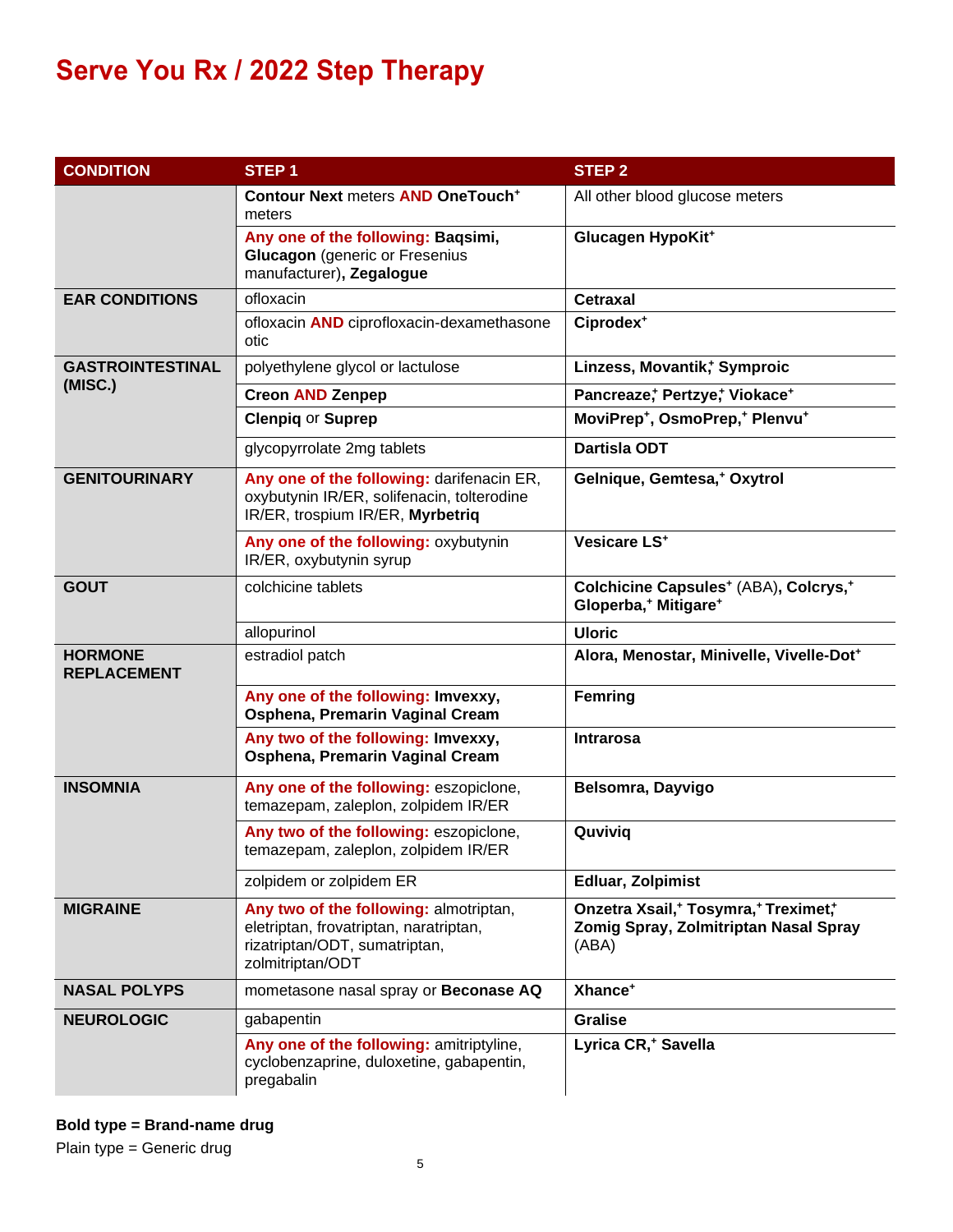| <b>CONDITION</b>                                           | <b>STEP1</b>                                                                                                                                                                                                                                                    | STEP <sub>2</sub>                                                                                                                                                     |  |
|------------------------------------------------------------|-----------------------------------------------------------------------------------------------------------------------------------------------------------------------------------------------------------------------------------------------------------------|-----------------------------------------------------------------------------------------------------------------------------------------------------------------------|--|
| <b>OPHTHALMIC</b>                                          | azelastine AND olopatadine                                                                                                                                                                                                                                      | Bepreve, <sup>+</sup> Lastacaft, Pazeo, Zerviate <sup>+</sup>                                                                                                         |  |
|                                                            | Any one of the following: diclofenac<br>ophthalmic, flurbiprofen ophthalmic,<br>ketorolac ophthalmic AND Prolensa                                                                                                                                               | Bromsite, Ilevro, Nevanac+                                                                                                                                            |  |
|                                                            | latanoprost AND travoprost AND<br>Lumigan                                                                                                                                                                                                                       | Vyzulta, <sup>+</sup> Xelpros                                                                                                                                         |  |
|                                                            | timolol ophthalmic solution                                                                                                                                                                                                                                     | <b>Timoptic Ocudose*</b>                                                                                                                                              |  |
| <b>OPIOID OVERDOSE</b>                                     | naloxone injection                                                                                                                                                                                                                                              | LifEMS <sup>+</sup> , Zimhi                                                                                                                                           |  |
| <b>OPIOID</b><br><b>WITHDRAWAL</b>                         | clonidine                                                                                                                                                                                                                                                       | Lucemyra                                                                                                                                                              |  |
| <b>PAIN (NON-</b><br><b>NARCOTIC</b><br><b>ANALGESICS)</b> | Any two of the following: diclofenac,<br>diclofenac CR, diflunisal, etodolac,<br>fenoprofen, flurbiprofen, ibuprofen,<br>indomethacin, ketoprofen, ketorolac,<br>meclofenamate, meloxicam, nabumetone,<br>naproxen, oxaprozin, piroxicam, sulindac,<br>tolmetin | Cambia, <sup>+</sup> Diclofenac Capsule 35mg <sup>+</sup><br>(ABA), Indocin, Indomethacin Capsule<br>20mg (ABA), Lofena, Tivorbex, Vivlodex,<br>Zorvolex <sup>+</sup> |  |
|                                                            | naproxen                                                                                                                                                                                                                                                        | Naproxen Tablet 750mg ER (ABA)                                                                                                                                        |  |
|                                                            | celecoxib AND tramadol                                                                                                                                                                                                                                          | <b>Seglentis</b>                                                                                                                                                      |  |
| <b>PARKINSON'S</b>                                         | carbidopa-levodopa or carbidopa-levodopa<br>ER                                                                                                                                                                                                                  | <b>Rytary</b>                                                                                                                                                         |  |
|                                                            | carbidopa-levodopa AND carbidopa-<br>levodopa ODT                                                                                                                                                                                                               | <b>Dhivy</b>                                                                                                                                                          |  |
|                                                            | rasagiline AND selegiline                                                                                                                                                                                                                                       | Xadago                                                                                                                                                                |  |
|                                                            | pramipexole IR/ER or ropinirole IR/ER                                                                                                                                                                                                                           | <b>Neupro</b>                                                                                                                                                         |  |
|                                                            | entacapone or tolcapone                                                                                                                                                                                                                                         | <b>Ongentys</b>                                                                                                                                                       |  |
| <b>PROSTATIC</b><br><b>HYPERTROPHY</b><br>(BPH)            | Any two of the following: alfuzosin,<br>doxazosin, silodosin, tamsulosin, terazosin                                                                                                                                                                             | <b>Cardura XL</b>                                                                                                                                                     |  |
| <b>ROSACEA</b>                                             | Any one of the following: azelaic acid gel,<br>Finacea Foam, Soolantra                                                                                                                                                                                          | Finacea Gel, Noritate, <sup>+</sup> Zilxi                                                                                                                             |  |
|                                                            | Any one of the following: metronidazole<br>gel, Finacea Foam, Soolantra                                                                                                                                                                                         | Metrogel <sup>+</sup>                                                                                                                                                 |  |
| <b>SEIZURES#</b>                                           | topiramate IR                                                                                                                                                                                                                                                   | Qudexy XR, Trokendi XR                                                                                                                                                |  |
|                                                            | topiramate sprinkle                                                                                                                                                                                                                                             | Eprontia <sup>+</sup>                                                                                                                                                 |  |
|                                                            | oxcarbazepine IR                                                                                                                                                                                                                                                | Oxtellar XR <sup>+</sup>                                                                                                                                              |  |
|                                                            | Any one of the following: lamotrigine IR,<br>levetiracetam IR/ER, oxcarbazepine IR,<br>topiramate IR                                                                                                                                                            | <b>Briviact, Xcopri</b>                                                                                                                                               |  |
|                                                            | levetiracetam ER                                                                                                                                                                                                                                                | Elepsia XR <sup>+</sup>                                                                                                                                               |  |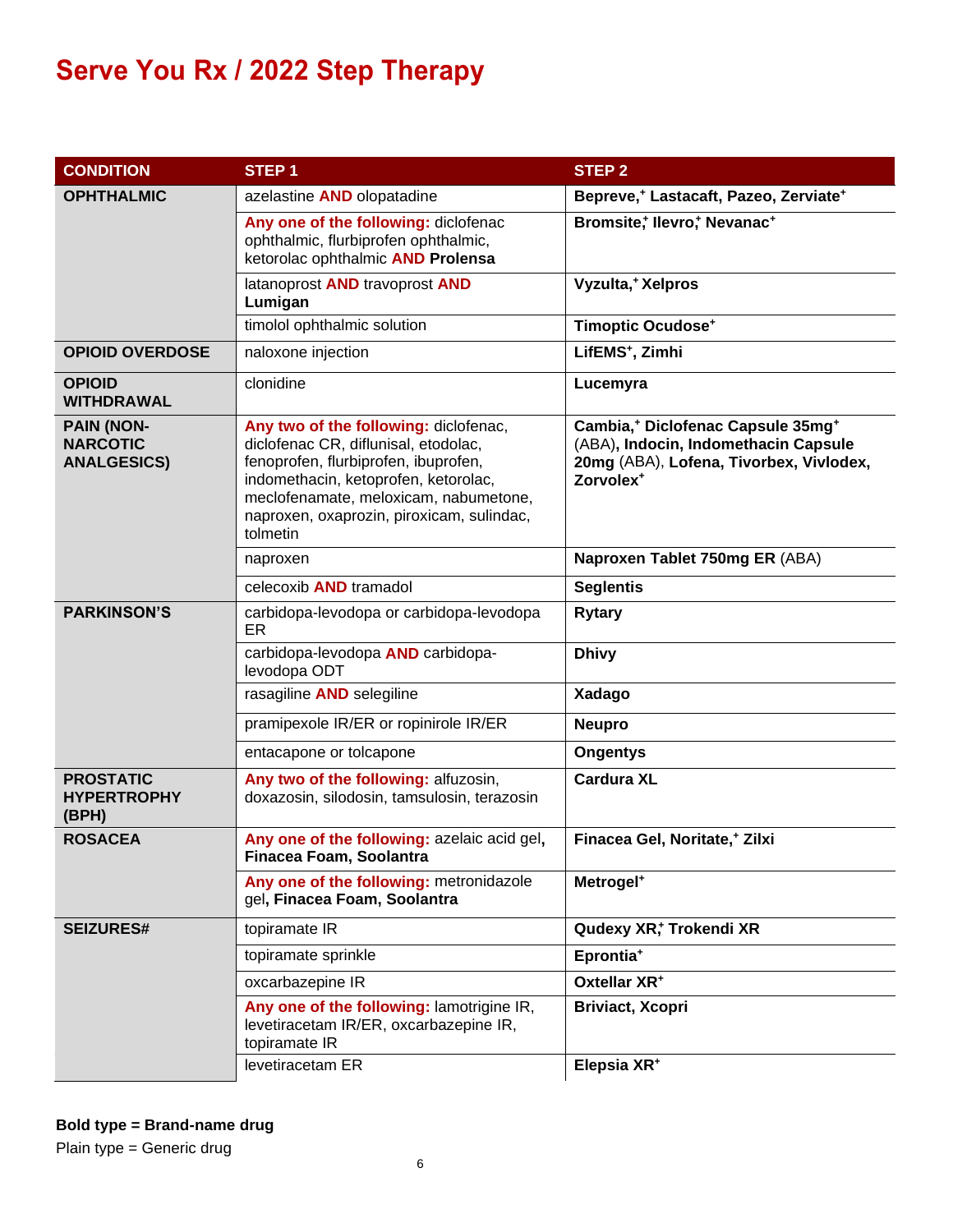| <b>CONDITION</b>                    | STEP <sub>1</sub>                                                                                                                                                                                                                                                                                                                                                                                                 | STEP <sub>2</sub>                                                                                                                                                                                                                                                                                     |  |
|-------------------------------------|-------------------------------------------------------------------------------------------------------------------------------------------------------------------------------------------------------------------------------------------------------------------------------------------------------------------------------------------------------------------------------------------------------------------|-------------------------------------------------------------------------------------------------------------------------------------------------------------------------------------------------------------------------------------------------------------------------------------------------------|--|
| <b>SKIN CONDITIONS</b><br>(MISC.)   | topical corticosteroid                                                                                                                                                                                                                                                                                                                                                                                            | <b>Eucrisa</b>                                                                                                                                                                                                                                                                                        |  |
|                                     | fluorouracil cream or topical imiquimod<br>cream 5%                                                                                                                                                                                                                                                                                                                                                               | diclofenac gel 3%, Picato                                                                                                                                                                                                                                                                             |  |
|                                     | fluorouracil cream AND topical imiquimod<br>cream 5%                                                                                                                                                                                                                                                                                                                                                              | Klisyri                                                                                                                                                                                                                                                                                               |  |
|                                     | imiquimod cream 5%                                                                                                                                                                                                                                                                                                                                                                                                | Imiquimod Cream 3.75%+(ABA), Zyclara+                                                                                                                                                                                                                                                                 |  |
|                                     | tacrolimus ointment                                                                                                                                                                                                                                                                                                                                                                                               | Elidel, <sup>+</sup> Protopic                                                                                                                                                                                                                                                                         |  |
|                                     | Any three of the following: clocortolone<br>cream, fluocinolone acetonide ointment,<br>flurandrenolide ointment, fluticasone<br>propionate cream, hydrocortisone valerate<br>ointment, mometasone furoate<br>cream/lotion/solution, triamcinolone cream/<br>ointment, triamcinolone ointment,<br>triamcinolone aerosol spray, calcipotriene-<br>betamethasone suspension, Enstilar,<br><b>Taclonex suspension</b> | <b>Sernivo</b>                                                                                                                                                                                                                                                                                        |  |
| <b>THYROID</b>                      | levothyroxine tablets                                                                                                                                                                                                                                                                                                                                                                                             | Armour Thyroid, Levothyroxine Capsule <sup>+</sup><br>(ABA), Nature-Thyroid, Synthroid,*<br>Thyquidity <sup>+</sup> , Tirosint, <sup>+</sup> Westhroid, WP<br><b>Thyroid</b>                                                                                                                          |  |
| <b>ULCER/REFLUX</b>                 | Any two of the following: dexlansoprazole,<br>esomeprazole magnesium, lansoprazole,<br>omeprazole, pantoprazole, rabeprazole                                                                                                                                                                                                                                                                                      | Aciphex; <sup>+</sup> Dexilant, <sup>+</sup> Esomeprazole<br>Strontium, First-Lansoprazole<br><b>Suspension, First-Omeprazole</b><br>Suspension, omeprazole/bicarbonate, <sup>+</sup><br>Prevacid, <sup>+</sup> Prilosec, Protonix,+<br>Rabeprazole Sprinkle <sup>+</sup> (ABA), Zegerid <sup>+</sup> |  |
| <b>ULCERATIVE</b><br><b>COLITIS</b> | <b>Apriso</b>                                                                                                                                                                                                                                                                                                                                                                                                     | Asacol HD, <sup>+</sup> Delzicol, <sup>+</sup> Lialda <sup>+</sup>                                                                                                                                                                                                                                    |  |
| <b>VITAMINS/MINERALS</b>            | Any one of the following: ferrous fumarate,<br>ferrous gluconate, ferrous sulfate                                                                                                                                                                                                                                                                                                                                 | Accrufer <sup>+</sup>                                                                                                                                                                                                                                                                                 |  |

#### **Step Therapy Medications (3 steps)\***

If you have a prescription for any of the following Step 3 drugs, you will need to first try a Step 1 and a Step 2 drug(s) before the Step 3 drug is covered.

| <b>CONDITION</b>   | STEP <sub>1</sub>                                                                                                   | STEP <sub>2</sub>   | STEP <sub>3</sub>      |
|--------------------|---------------------------------------------------------------------------------------------------------------------|---------------------|------------------------|
| <b>CHOLESTEROL</b> | Any one of the following:<br>atorvastatin, fluvastatin/ER,<br>lovastatin, pravastatin,<br>rosuvastatin, simvastatin | Livalo <sup>+</sup> | Zypitamag <sup>+</sup> |

**Bold type = Brand-name drug**

Plain type = Generic drug